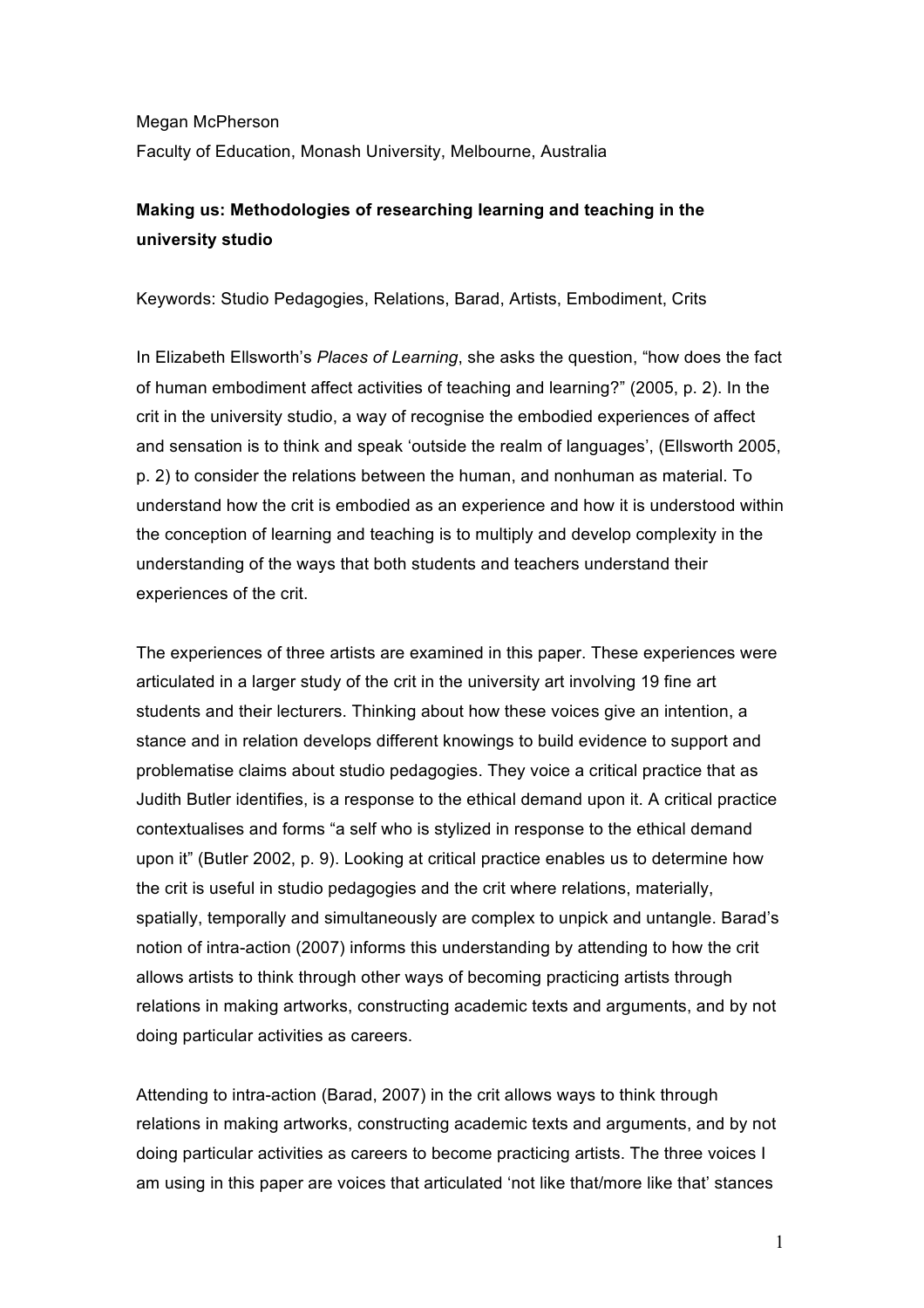about types of practices in our conversations. To think through these responses as an intention, a stance, and as relations is a way to consider and untangle ways of becoming in pedagogies that embody different knowings; it is way of building evidence to support and problematise claims about studio pedagogies that are inherently fluid because of the contextual relations taking place. It echoes Ellsworth in suggesting that,

…some pedagogies and curriculums work with their students not because of "what" they are teaching or how they are teaching it. Maybe they are hits because of who they are offering students to imagine themselves as being and enacting (Ellsworth 1997, p. 40).

# **In Context**

The study, *The role of the crit in the university art studio*, developed from a curiosity in thinking about how learning and teaching in the art studio was contextualised and about its relations. After working in a range of university art studios over 15 years, I wanted investigate how the ways we teach student artists and make ourselves in these relations and contexts as artists and artist lecturers (Shreeve, 2009; Logan, 2013). I chose to examine the crit because it is is highly regarded (Fry, Kitteridge & Marshall, 2009), celebrated (Schön, 1985) and sometimes dreaded (Blair, 2006; Webster, 2003). It is an event that is visible, audible, spoken, embodied, aspirational, expected, imagined, unmade and made; it is contextualized within and unique in studio pedagogies (for example, James, 1997; Blair, 2006; Webster, 2003). It is where the relations between people, the art, and the processes of making art are evident. I wanted to consider the ways how linking theory and data (Jackson & Mazzei, 2012) could attend to the practices of studio pedagogies, lecturers, artist students and the space we make within the pedagogic relations in the studio.

This investigation used a qualitative methodology. In the second semester of 2012 I observed crits (group reviews or group tutorials could be other names) in two university art schools in a metropolitan city in Australia. Students and lecturers volunteered to be interviewed; nineteen students where interviewed after their crits and two lecturers were interviewed approximately half way through the crit schedules. I followed up with 10 students after their assessment period during their final year exhibitions. All the names of students and lecturers are pseudonyms and the universities have been de-identified. In the context of this paper, I am using the responses from separate conversations I had with three third year art students about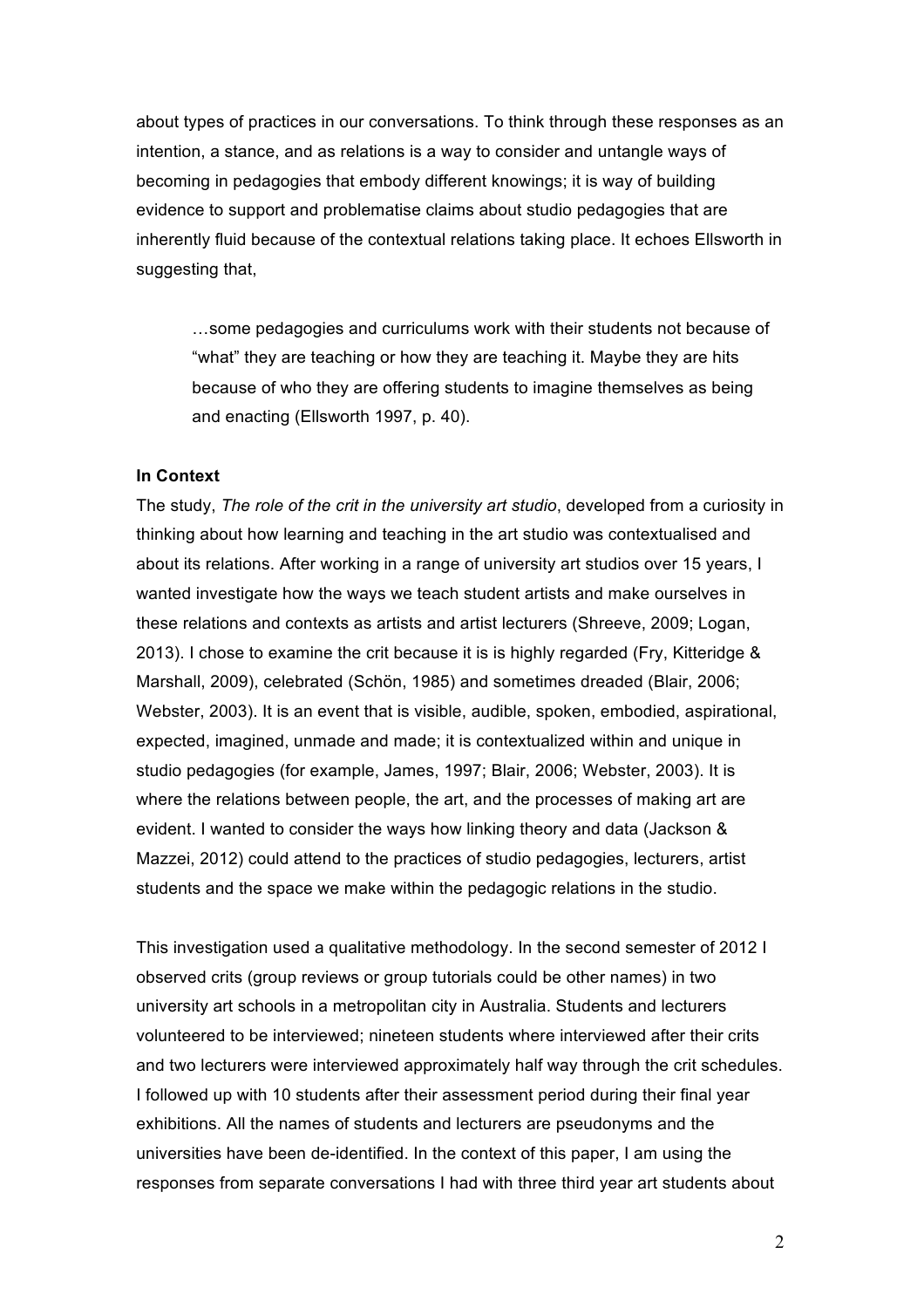becoming practicing artists and the artworks, and how they shifted their making and thinking - or not - after their crits.

# **Glimpsing Affect**

The artwork or ideas presented both cited discourses and matter that could be to be mutually constituted in the production of knowing. Elements in each of the artists' artwork or ideas were recognisable. For me artwork or ideas cited other artists' artwork, continued a process of working through ideas, and responded to the cited artists in ways that extended ways of thinking about how they as artists worked. There was mutability in the ways the artworks and ideas could be read and in the ways the artists were thinking and reading through their artwork and ideas. In some of the artwork, the notion of play and pleasure, and of experimenting, was evident through the iterations of the process of making, how the artists had thought of presenting the artwork, and how they presented and responded in the crits.

Emily's work was an installation of piñatas of Australian indigenous animals made from papers printed with wood grain. The fringed papers were glued onto a heaver card form animal and suspended from the ceiling in the stage area of the room. They were a performance in waiting. David's work documented the library process of stamping dates in the back of borrowed books. The process, no longer in use, was photographed and printed as large format colour images over a metre in area. They had a grandness in scale, magnifying the procedural and temporal lists of stamped dates. Lily had returned to art school after taking a year off aboard. Her art practice was interested in landscape, the physical and the physiological. She was interested in how landscape interprets emotion and memory. The presentation she made was about her ideas of work to make, and our discussion was about how it shifted between the crit and our interview. In the interviews we discussed the artwork or ideas presented and each of the artists, Emily, David and Lily discussed their ideas of what they think an artist is/does/becomes/being. It is these ideas that speak to notions of affect and sensation. It is in these ideas, and in the context of challenging practices and assumptions that the crit operated in, both confirming and unnerving notions of what being and becoming an artist as an experiment in thought.

# **Becoming Artists**

#### **An Intention**

Emily described her presentation as giving a historical context of her work, personal meaning behind it and the construction of the work. She structured the presentation in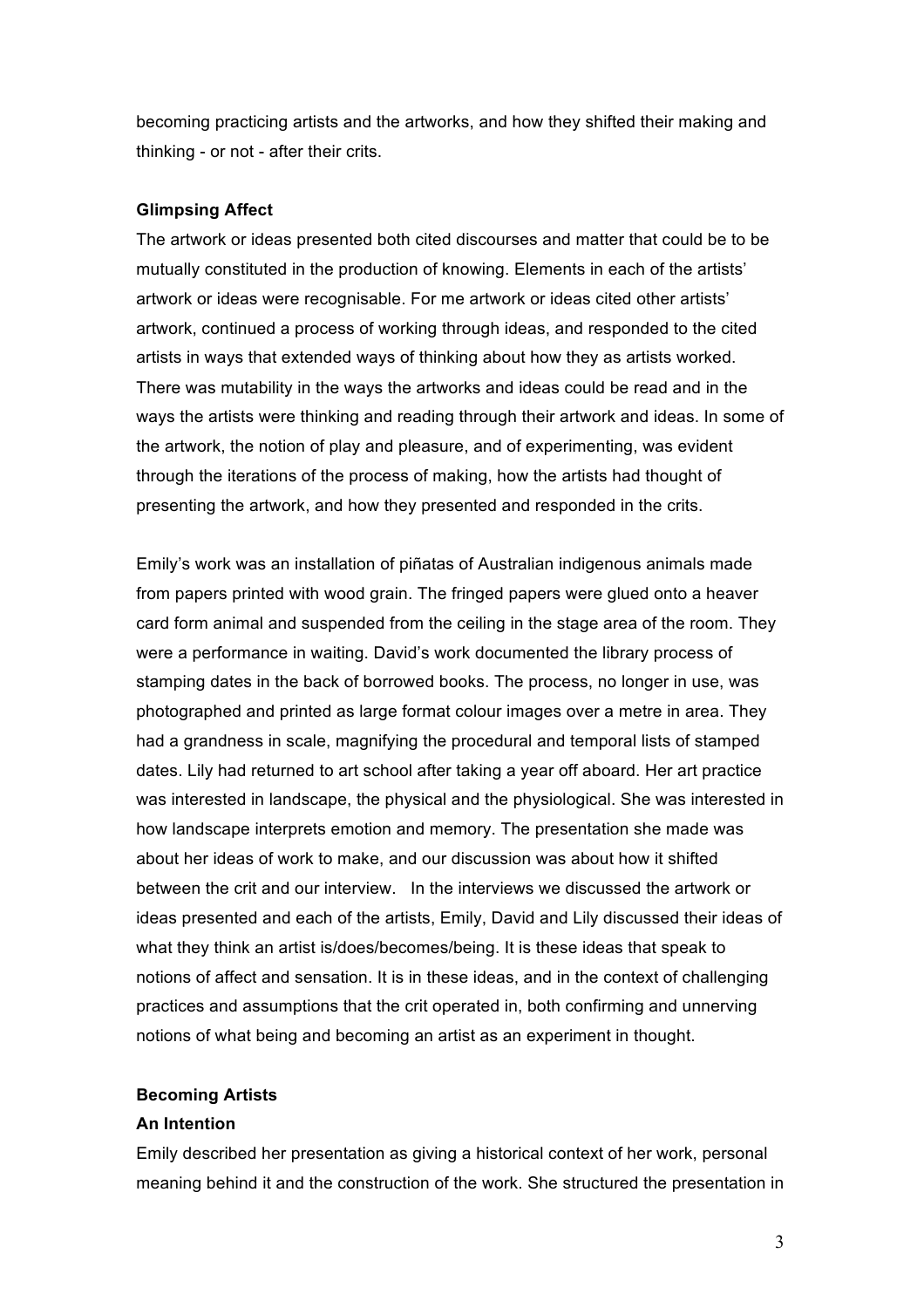a way that connected the context, the meanings for her and how she had made the artwork at the end of her introduction of the work. In the discussion after the presentation, Emily's piñatas garnered feedback that challenged her intention in making artwork that was highly crafted with both process and intention; it challenged the way she had contextualized the work in ecological discussion of indigenous animals and loss. Some of the feedback critiqued her intent of her artwork and the difference between of craft making and art making,

I think maybe they feel like we are just layering the simple act of just, kind of, the act of making with too many meanings and in their eyes (the lecturer) its maybe too convoluted in that way. Whereas my view is that if I didn't have the concept then I wouldn't have made the work in the first place because that is what initiated the work, so it's not like I really wanted to make some piñatas and I thought "Hey, what can I do? Oh I'll just think of some reason and kind of infuse it with all these concepts as an excuse" because that's not how the work came about.

... I mean I can see how the two can overlap but the intention is important. …if you want to make a scarf because you want your neck to be warm, you can't really call that art, or if you want… The thing that really used to bug me, I'm on Etsy and they had these question and answers with sellers on Etsy and a lot of these people – and sure the stuff that they were making is nice but they were making whatever say for example scarves, they're not making it to be art, they're making it because they think it will sell and be useful to somebody. And one of the questions that would always be asked is "Why did you become an artist? What made you become an artist?" and these people are going "I've always been creative and an artist". But I'm like 'You're not an artist!'

It's about the intention and I'm not making things because I think they'll sell, I'm making them because I feel the need to make them. I guess that's the division for me.

# **A stance**

David's artwork documented a process no longer in use. His artwork both appropriated imagery of the coversheets and the due date slips stuck in the back covers of art books. They were from the university library, a documentation of the knowledge that he could gain. In discussing the crit, he had noticed a gap in the way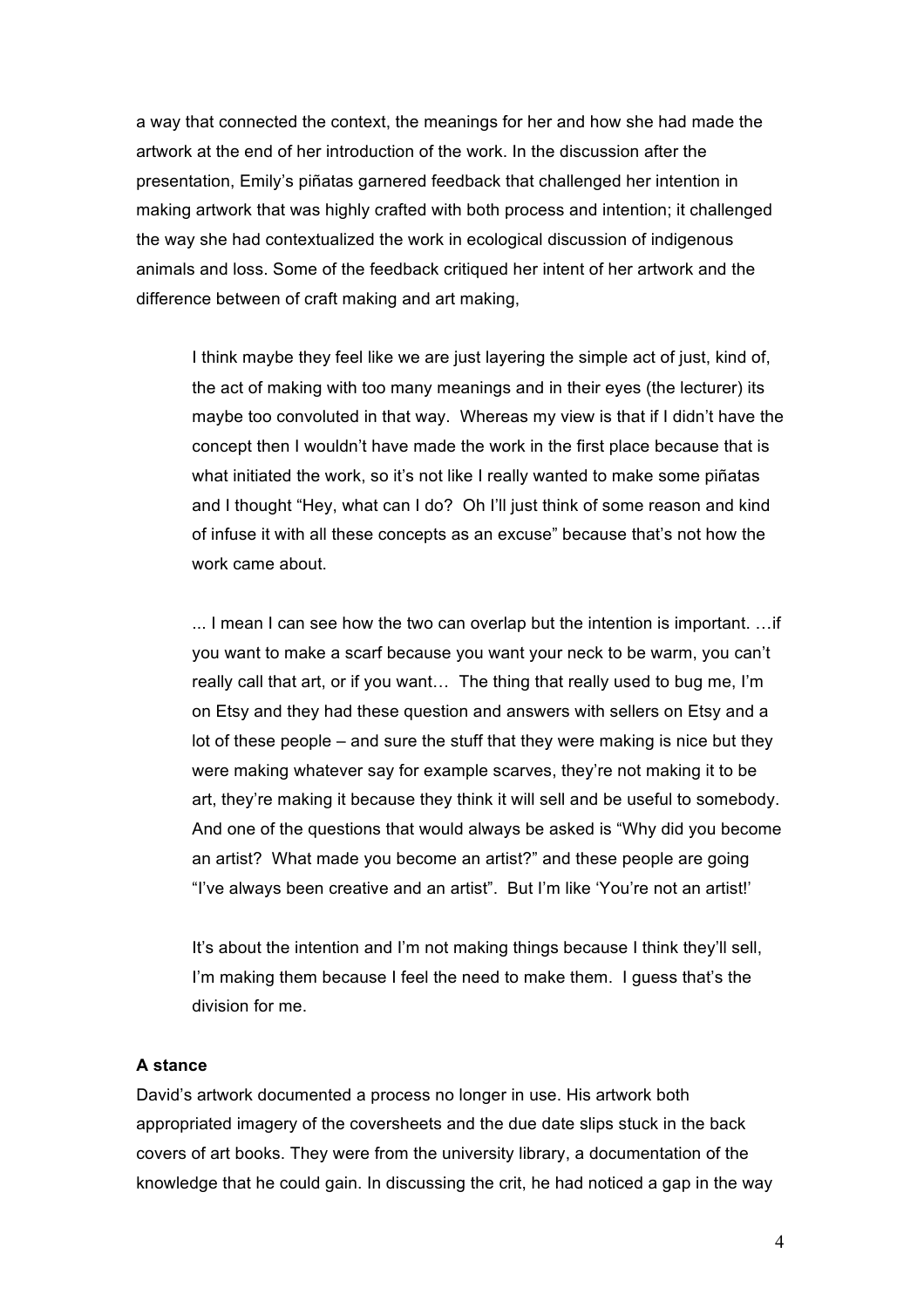he thought studio pedagogy should build an argument in both the artwork and in an academically engaged way as a written response.

Look I think it would help to possibly have a mix of the two. Maybe throughout the semester, like you do have to do project proposals, but there is never really – apart from in art history where you are talking about other people's work and you write essays – which is a requirement. Within the art school there is no requirement to dissect your own work in quite an academic way, which I think could be helpful... I think sitting down and planning – like its nice to be confident talking to people one on one or in a group situation, but it's a very different thing to actually formulate a concise argument and learn how to write in that context.

For David, his preparation in doing his crit was to write about his artwork academically,

> Not maybe as well as I should but I do try sometimes just to clarify my own position I'll just sit down and write a couple of pages about what I'm doing, even when it's not necessarily a requirement but it's just like building notes – building up to the talk, rather than just having dot points I'll try to have a mini essay and then kind of break it down in to dot points. I think that's kind of important to have a stance otherwise it can be a bit boring if you are wishy washy, I think it's interesting when you stand up and say "I'm interested in this and this is how I see this issue or this topic".

I think so, I think that with a level of discourse within the art world you've kind of got to engage and have your own point because there is so much, and there has been so much that if you don't have your own specific angle on it, that is your own, it's not really going to be interesting or important.

### **In relations**

Lily had returned to finish off a double degree in education and art. Though her art practice was interested in landscape, the physical and the psychological, Lily's interests in art also concerned the pedagogical aspects of learning though artistic actions and activities.

5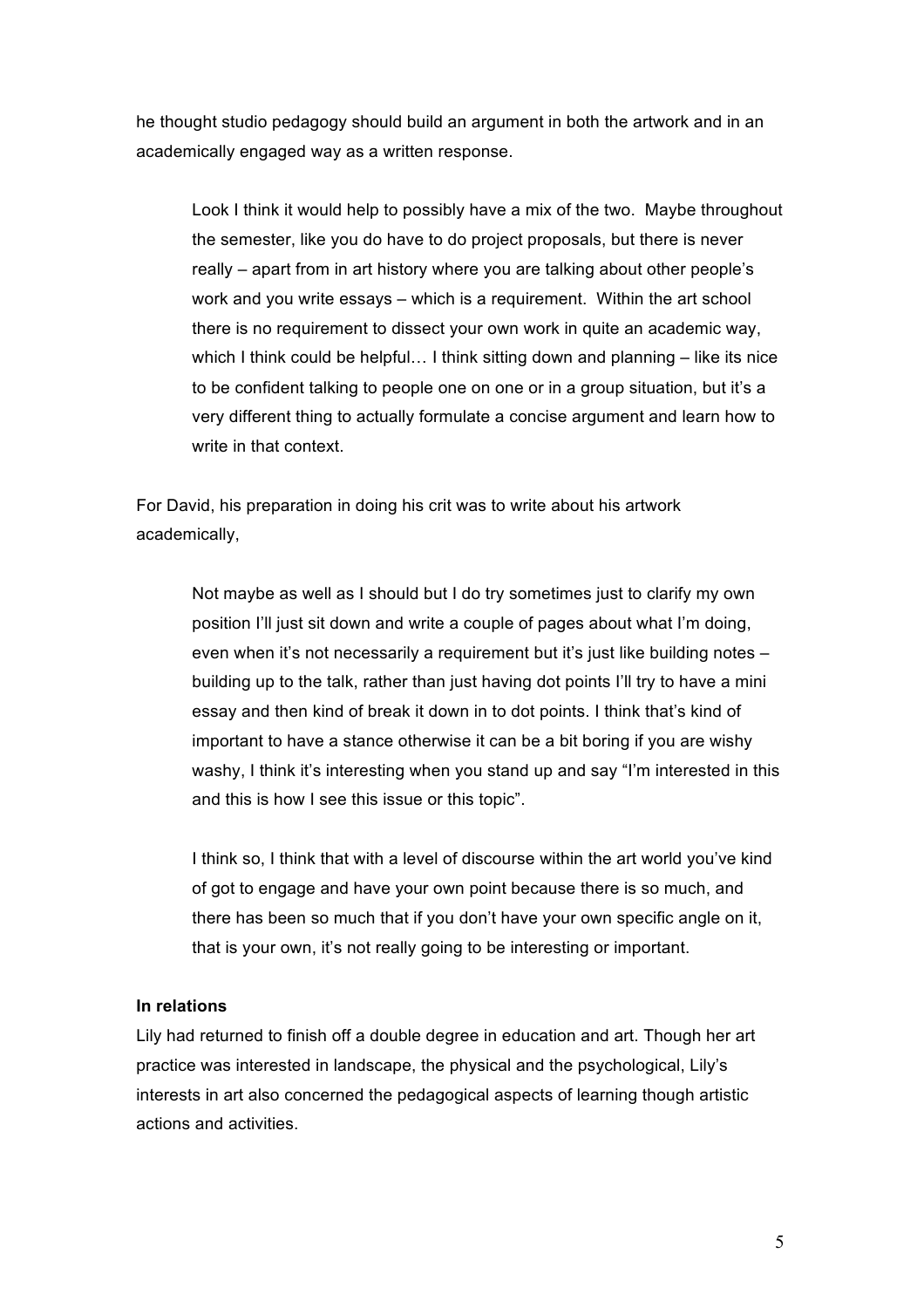I'm doing a project in Africa. I've spent a bit of time living in the community and teaching there. I spent four months living there last year, which was part of my time off. I started a little project to build a community learning centre in the village. A lot of my time is spent doing that, so last week I was telling (the Lecturer) about it and talking to them and showing the new website and everything.

They asked "Why don't you just do that, your project for your art?" And I was like "But that's not art, I don't see it as art, I just see it as my project that I want to do and I want to teach in this centre and I want that to happen". "Yeah, but you know, talking about Bourriaud and relational aesthetics and how life is, how everything is relational".

So the things I am doing outside of my life I should, ah, outside of Uni and whatever, I should bring in to and use it. And it's more about relational aesthetics now and talking, they said I could just… we came up with the ideas of creating the promo material and invites and everything for events and then materials that I can actually use in the community centre, so to teach… So it's a lot about teaching as well, and the involvement about teaching…

That's basically what its' changed to. I've kind of, with art, I kind of just saw it as a separate thing to whatever I was doing outside, so I think it's really nice that I can have that correlation between my life and something that is actually real and happening and that I am sort of doing and actually using it as my basis of my project in the studio.

Rather than thinking the crit and the artists who presented as actors on the periphery of the action, I am attending to the intra-activity of the crit in the art school as a within and as a part of a complexity of multiple art worlds, multiple ways of becoming and pedagogies of sensation. In its intra- activity, - the ways that the crit 'discourses and matter are understood to be mutually constituted in the production of knowing' (Barad, 2007, p. 71) - the crit is an event that intra-acts with people, the objects and artefacts they make and the processes (pedagogical and otherwise) that they make them with. In attending to these three voices I am thinking through how each of them *'intra-act with the materiality of their world in ways that produce different becomings?'* (Jackson & Mazzei, 2012, p. 113) and how the crit is an experience that challenges practices and assumptions. It is a close examination of the artist responses to the

6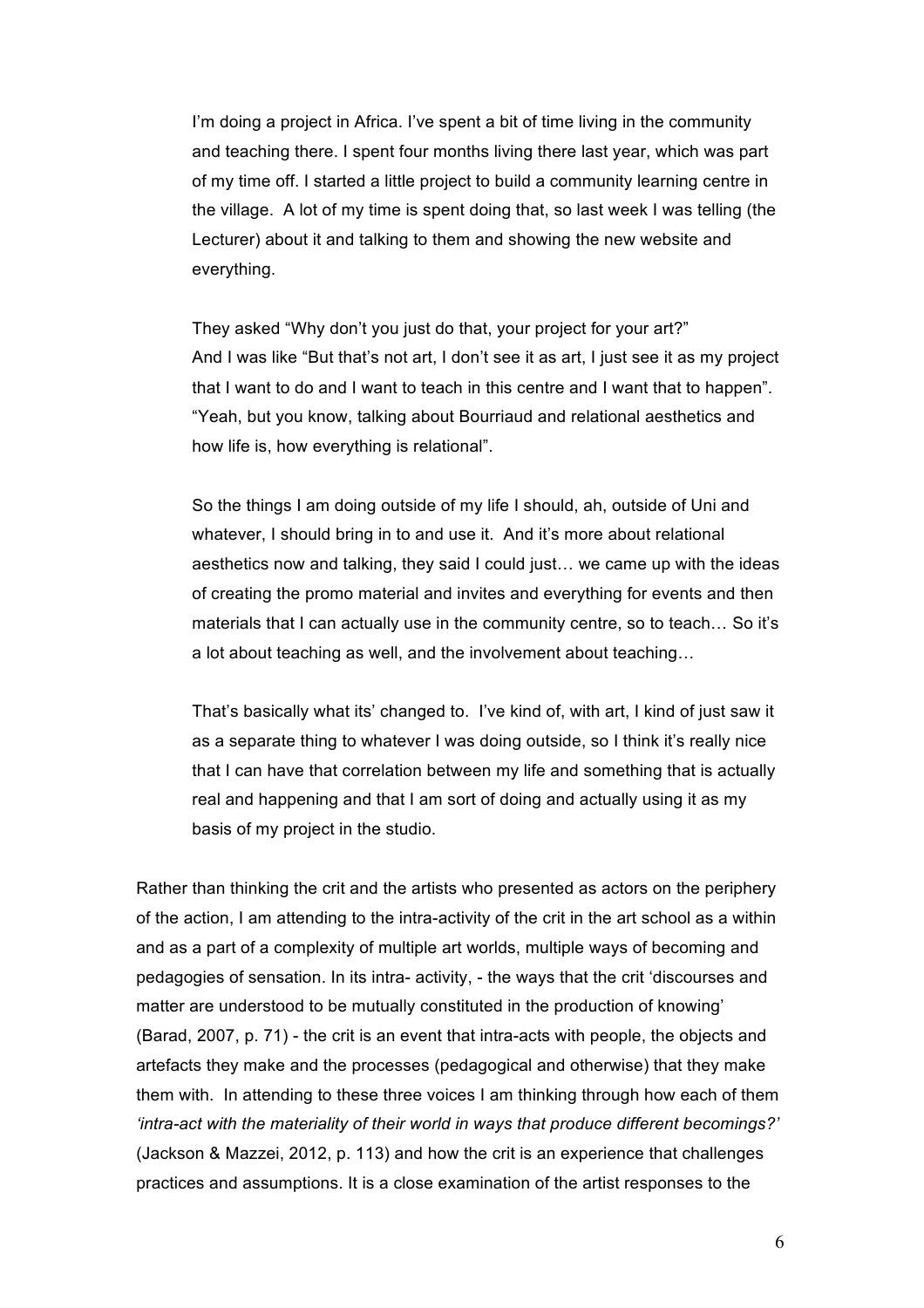pedagogical activities of the crit and their imagined transition into being an artist after art school. I am not presenting the data as disembodied from theory, such as numbers and themes that are meant to represent and interpret who and what they are, rather I present three partial voices that are then 'plugged' in into theory (Jackson & Mazzei, 2012). Jackson and Mazzei describe this iterative way of working with a small amount of data with a number of post structuralist theorists' philosophical concepts as a way to achieve 'a reading of data that is both *within and against interpretivism'* (2012, p. vi) and allows the reader to work within this space. Working across data in this way is imbued with the complexity and fluidness of interdisciplinary work that is not simplified or reduced. Working through data and theory, context and circumstance is embedded, and questions and extends the notion of the participant voice "speaking for themselves"(Jackson & Mazzei, 2009, pp. 1-2) and themes in the data (Jackson & Mazzei, 2012, p. vii). In working in this way I want to acknowledge the transitional space that the participants in this study were in, graduating from art school, and the partiality of the imagined and the aspirations that they discussed in our conversations.

# **Within A Mutual Process Of Making**

The crit is an embodied act; it is a 'made' pedagogic encounter of action, affect and sensation. Emily, David and Lily voice an inkling; a partial notion of what becoming an artist is, or is not, for them. It is in this space where thinking through reflexive and diffractive methodology (Barad, 2007, pp. 90-1) it is useful to conceptualise these as not as a duality, or an opposition (an either/or) but as a contextual relation of becoming in intra-action. These particular interview responses were animated. Emily wanted an artist intention in her artwork. David recognized the skills missing in academic writing about his artwork could be a lack in studio pedagogy. Lily wanted her work to about the contextual relations in her life. Emily, David and Lily had contextualised understandings of the becoming of an artist as they understood, and these understandings had affect.

The crit makes relations to the pedagogy of the studio, materially, spatially, temporally and simultaneously that are complex to unpick and untangle. Making sense of embodiment in the crit was about questioning positions and stances of the 'how' and 'what' and how the artists in the study embodied this *in-between-ness* by making artwork, showing and talking about it in the crit. Then later, talking and showing me the processes of their thinking through the crit and their artmaking. This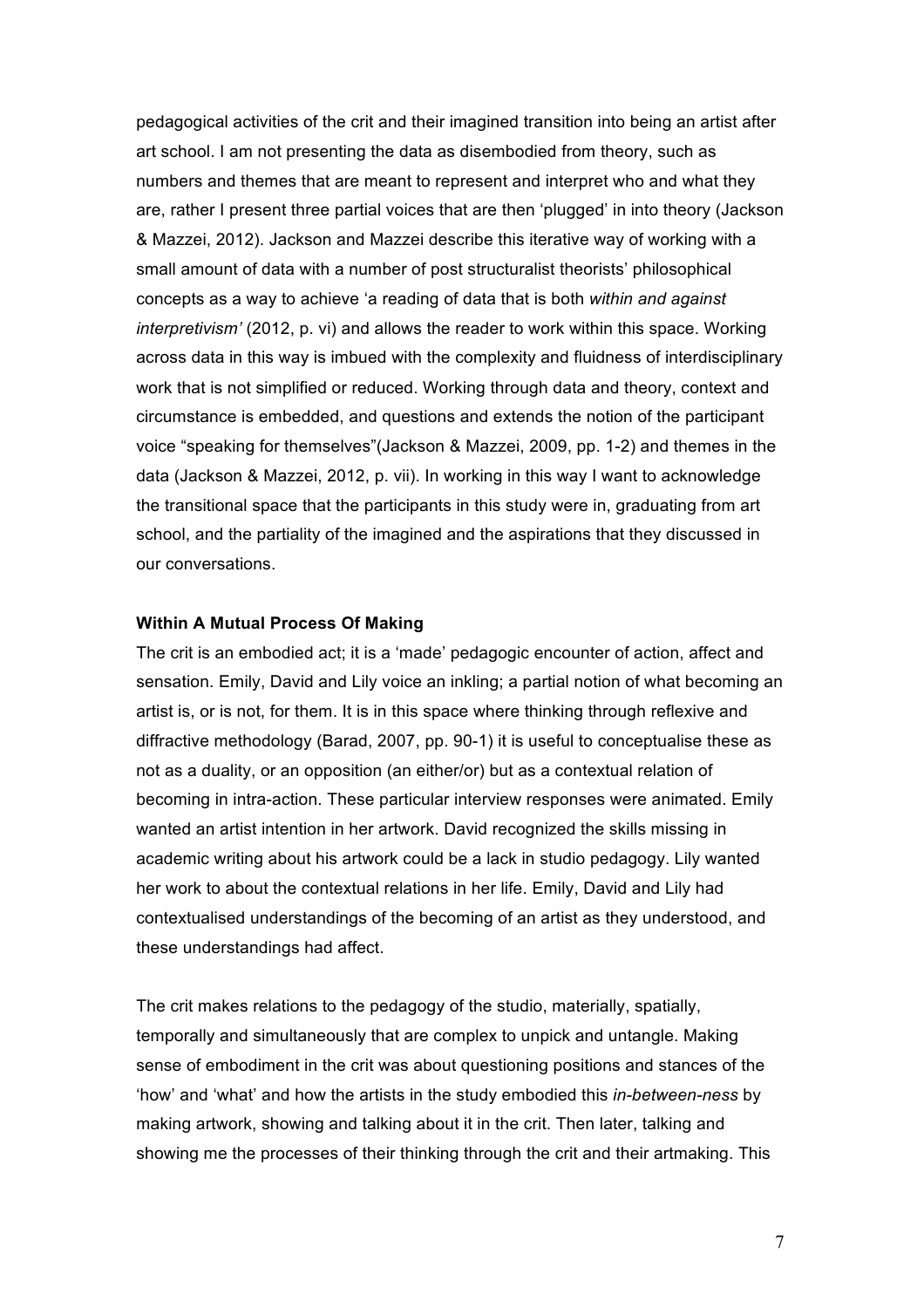stance of questioning is about desires interfering and resonating, with the 'how' and the 'what' of the crit,

…especially challeng[ing] those assumptions and practices whose histories have privileged language over sensation, objects of experience over subjects of experience, the rational over the affective, and knowledge as a tool for predication and control over learning as play and pleasure. (Ellsworth, 2005, p. 2)

Recognising the importance of play and pleasure in this space is a way to understand the process of making artwork, and the desire it holds. By challenging assumptions and practices, looking at art work as subjects of experience made within the institution of art schools where understandings of artwork and how it is assessed is predicated by localised notions of academic success (Orr, 2011) and artworld currency or contemporaneity (Belligui, 2009) iterates the relations that mediate from within and as a part of the crit and the wider intra-action (Barad, 2007). The crit is an experience that covets and desires being 'within' and 'a part of'.

Affect is well travelled ground in the literature surrounding crit in the architecture, art and design studio pedagogical literature. Much of the discussion in the literature is about the negative affect of the crit where students were derailed, and acculturation and gate keeping practices are palpable (Webster, 2003; Blair, 2006). Conversely affect is about "the capacities to act and be acted upon" (Seigworth & Gregg, 2010, p. 1) that is neither positive or negative, but the all of that. Affect is a pedagogical force (Ellsworth, 1997). Affect is the thing that stays, the capacity to gather it and how it can 'form dispositions and thus shape subjectivities' (Watkins, 2010, p. 269) are the aspects that I have attended to in the data. It is relational, contextual; it is the stuff that stays with people, the objects and artifacts they make and the processes (pedagogical and otherwise) that they make them with. It is the visceral response, the

…vital forces insisting beyond emotion - that serve us towards movement, towards thought and extension, that likewise suspend us… (Seigworth & Gregg, 2010, p. 1)

It is in this pedagogical space that the crit operates in the *in-between-ness* (Seigworth & Gregg, 2010; Ellsworth, 1997, 2005)*.* Beyond emotion, or conscious knowing, *inbetween-ness* is a force with the capacity to call to action and be called into action. In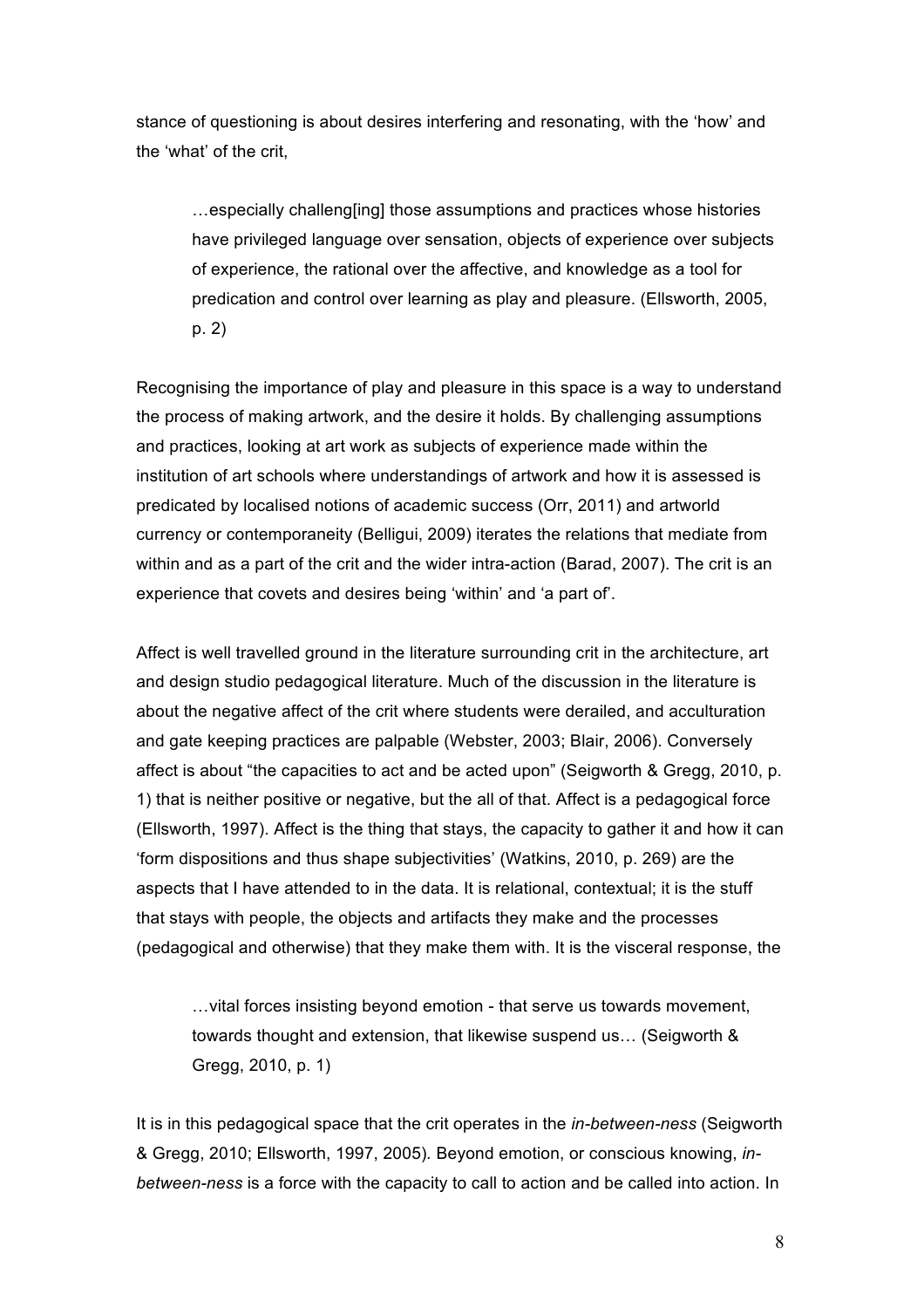the *in-between-ness* of the crit, it is in the ways humans and the non-human interact, resonate and respond, and also at the same time, are silent or shirk the call and response.

In this discussion of embodiment and affect, I have attended to the idea of sensation: the data as a way of understanding the sensation of understanding what becoming an artists is for Emily, David and Lily. Pedagogies of sensation address the learner and the teacher "as *bodies* whose movements and sensations are crucial to our understandings" (Ellsworth, 2005, p. 27) rather than attending to us as having bodies. This subtle difference attends to notions of practice and as becoming as practicing artist as embodied activities that are contextual, entangled within relations both human and nonhuman. Simon O'Sullivan describes the encounter with an artwork as 'a cut, a crack' (O'Sullivan, 2009, p. 1) forcing us think, challenging and disrupting. This rupture is also affirming, 'a moment of the encounter that obliges us to think otherwise' (O'Sullivan, 2009, p. 1). This otherwise is important when attending to the contextual relations in the crit. In the crit the relations are a force that are pedagogical. Relations are connected, and in the *in-between-ness* of crit, the residual of the sensation/the encounter, it sticks.

This paper is a critical thinking through the ways embodiment in the crit can enable different knowings of being and becoming an artist, building evidence to support and problematise claims about the crit in studio pedagogies. It is a preoccupation with the notions of *what* is the role of the crit, how does embodiment affect activities of teaching and learning, and in the contextual relations of the crit in the university studio how do we make ourselves, our artwork, and our research. The crit contributes to learning in the studio as a mutual process of making understandings, known and unknown. It is pedagogically of its localised context and acculturated to local notions of art making, and assumptions, expectations and imaginations of becoming an artist.

9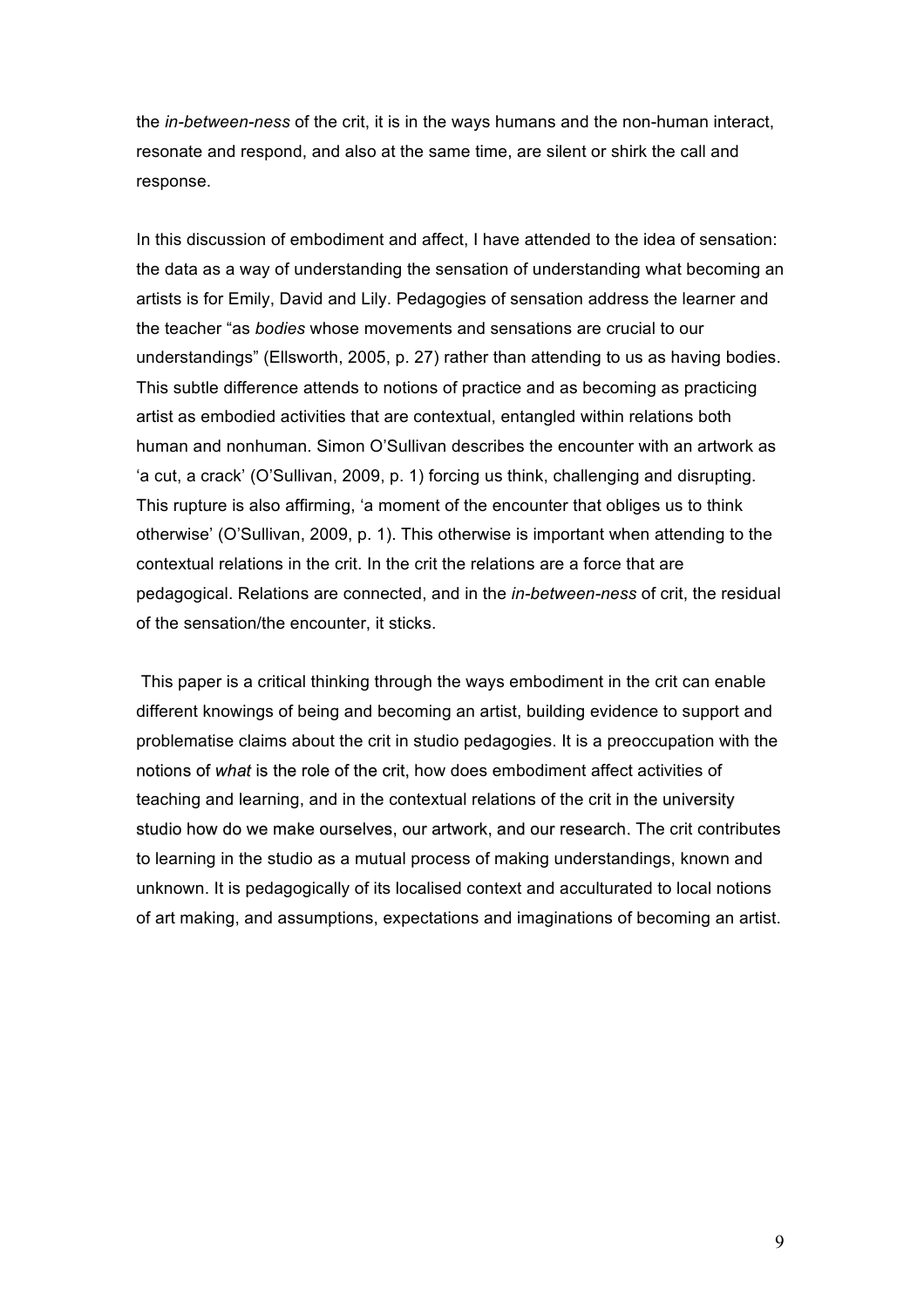#### **References**

BARAD, K 2007, *Meeting the Universe Halfway,* Duke University Press, London.

- BLAIR, B 2006, '"At the end of a huge crit in the summer, it was "crap" I'd worked really hard but all she said was "fine" and I was gutted."' *Art, Design & Communication in Higher Education*, vol. 5, no. 2, pp. 83-95.
- BELLUIGI, D 2009, 'Exploring the discourses around "creativity" and "critical thinking" in a South African creative arts curriculum', *Studies in Higher Education*, vol. 34, no. 6, pp. 699–717.
- BUTLER, J. 2002, 'What is Critique? An Essay on Foucault's Virtue', retrieved June 21, 2010, from http://transform.eipcp.net/transversal/0806/butler/en#redir.
- ELLSWORTH, E 1997, *Teaching Positions: Difference, Pedagogy and the Power of Address,* Teachers College Press, New York.

ELLSWORTH, E 2005, *Places of Learning*, Routledge, London.

- FRY, H, KITTERIDGE, S and MARSHALL, S (eds) 2009*, A handbook for Teaching*  and Learning in Higher Education; Enhancing Academic Practice, 3<sup>rd</sup> edition, Routledge, New York.
- JAMES, P 1996, 'The Construction of Learning and Teaching in a Sculpture Studio Class', *Studies in Art Education*, vol. 37, no. 3, pp. 142-159.
- JACKSON, A & MAZZEI, L 2012, *Thinking with Theory in Qualitative Research: Viewing Data across Multiple Perspectives*, Routledge, London.
- ORR, S 2011, '"Being an artist you kind of, I mean, you get used to excellence": Identity, Values and Fine Art Assessment Practices', *International Journal of Art & Design Education*, vol. *30*, no. 1, pp. 37-44.
- O'SULLIVAN, S 2006, *Art encounters Deleuze and Guattari: Thought beyond representation*, Palgrave Macmillan, Basingstoke.
- SCHÖN, D 1985, *The Design Studio: An exploration of its traditions and potentials*, RIBA Pubications Limited, London.

SEIGWORTH, G & GREGG, M 2010, 'An Inventory of Shimmers', in M. Gregg & G. Seigworth (eds.), *The Affect Theory Reader*. Duke University Press, London.

- SHREEVE, A 2009, '"I'd rather be seen as a practitioner, come in to teach my subject": Identity Work in Part-Time Art and Design Tutors', *Journal of Art and Design Education*, vol. 28, no. 2, pp. 151–159.
- WATKINS, M 2010, 'Desiring Recognition, Accumulating Affect' in M Gregg & G Seigworth (eds.), *The Affect Theory Reader*, Duke University Press, London.
- WEBSTER, H 2003, 'Facilitating critically reflective learning: excavating the role of the design tutor in architectural education', *Art, Design & Communication in Higher Education*, vol. 2, no.3 pp. 101-110.